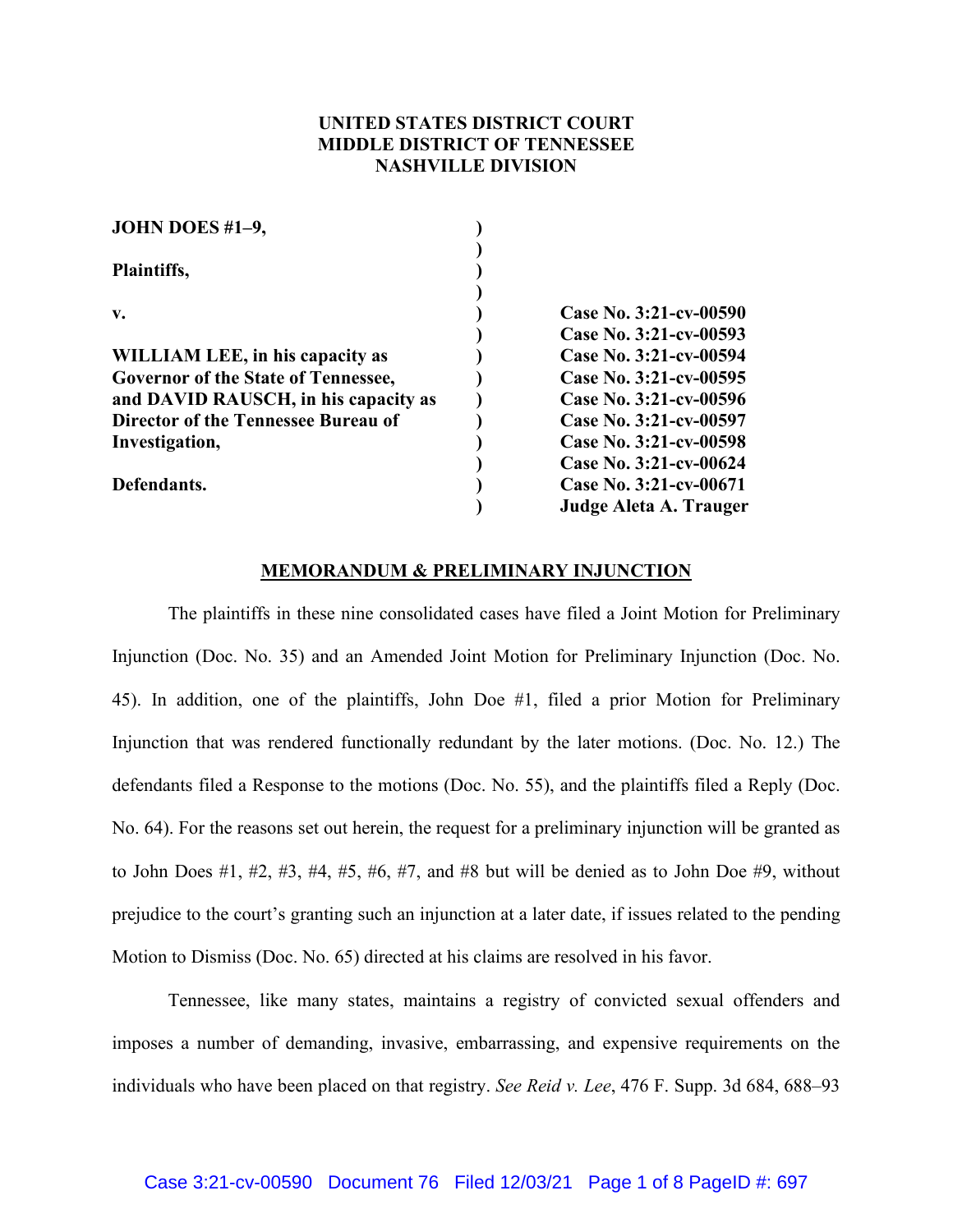(M.D. Tenn. 2020) (listing requirements). The plaintiffs in these case are individuals who have been placed on that registry and made subject to those requirements, despite the fact that, when they committed their offenses, the registration scheme did not exist.<sup>1</sup> Under the law of the Sixth Circuit, that policy is illegal. Specifically, the Sixth Circuit's published and binding opinion in *Does #1-5 v. Snyder*, 834 F.3d 696 (6th Cir. 2016), held that Michigan's highly similar scheme, when applied to individuals whose crimes preceded the scheme's adoption, violated the constitutional prohibition on *ex post facto* criminal punishments. *See* U.S. Const., art I, §§ 9, cl.3, 10, cl. 1. Nothing about the Sixth Circuit's opinion in *Snyder* suggested that states other than Michigan have any greater right to pursue such a policy than Michigan did.

Although *Snyder* did not directly involve the State of Tennessee, the federal district courts of this state have repeatedly concluded that the same analysis applies (or, as the procedural posture in each given case called for, *likely*<sup>2</sup> or *plausibly*<sup>3</sup> applies) to Tennessee's own, very similar scheme and policies. <sup>4</sup> *See, e.g.*, *Doe #1 v. Lee*, No. 3:16-CV-02862, 2021 WL

<sup>2</sup> *See* Fed. R. Civ. P. 65.

<sup>3</sup> *See* Fed. R. Civ. P. 12(b)(6).

<sup>1</sup> For example, in 1996, Doe #1 pleaded guilty to second-degree sexual assault in Hawaii, based on a 1994 encounter that, he says, occurred between him and his girlfriend after the two, both of whom were adults, had been drinking heavily. He maintains that the prosecution was at the behest of her highly religious family, but he does not ultimately dispute that he entered a guilty plea or that, in so doing, he made a binding admission of guilt. Pursuant to his plea deal, Doe #1 was sentenced to time served and five years' probation, after which he, under the law of the time, would have been able to resume life as an ordinary citizen, albeit one with a criminal conviction. After Doe #1 moved to Tennessee, however, he discovered that, due to changes in this state's laws that occurred after his offense date, he is now subject to substantial restrictions on his ordinary life activities—including his ability to parent his children—which were not authorized repercussions for his crime at the time it was committed. (*See* Doc. No. 14-1 ¶¶ 1–6.) Other plaintiffs committed offenses even longer ago; Does #5, #6, and #8, for example, committed their crimes in the late 1970s or early 1980s. (*See* Doc. Nos. 37-1 to -8.)

<sup>4</sup> The individual district court opinions finding constitutional fault with the State's policies in this area have not been entirely unanimous in their reasoning, particularly with regard to the degree to which individual variation in registrants' circumstances should affect the court's constitutional analysis. *Compare Doe #1 v. Lee*, 518 F. Supp. 3d 1157, 1203 (M.D. Tenn. 2021) (Richardson, J.) (concluding that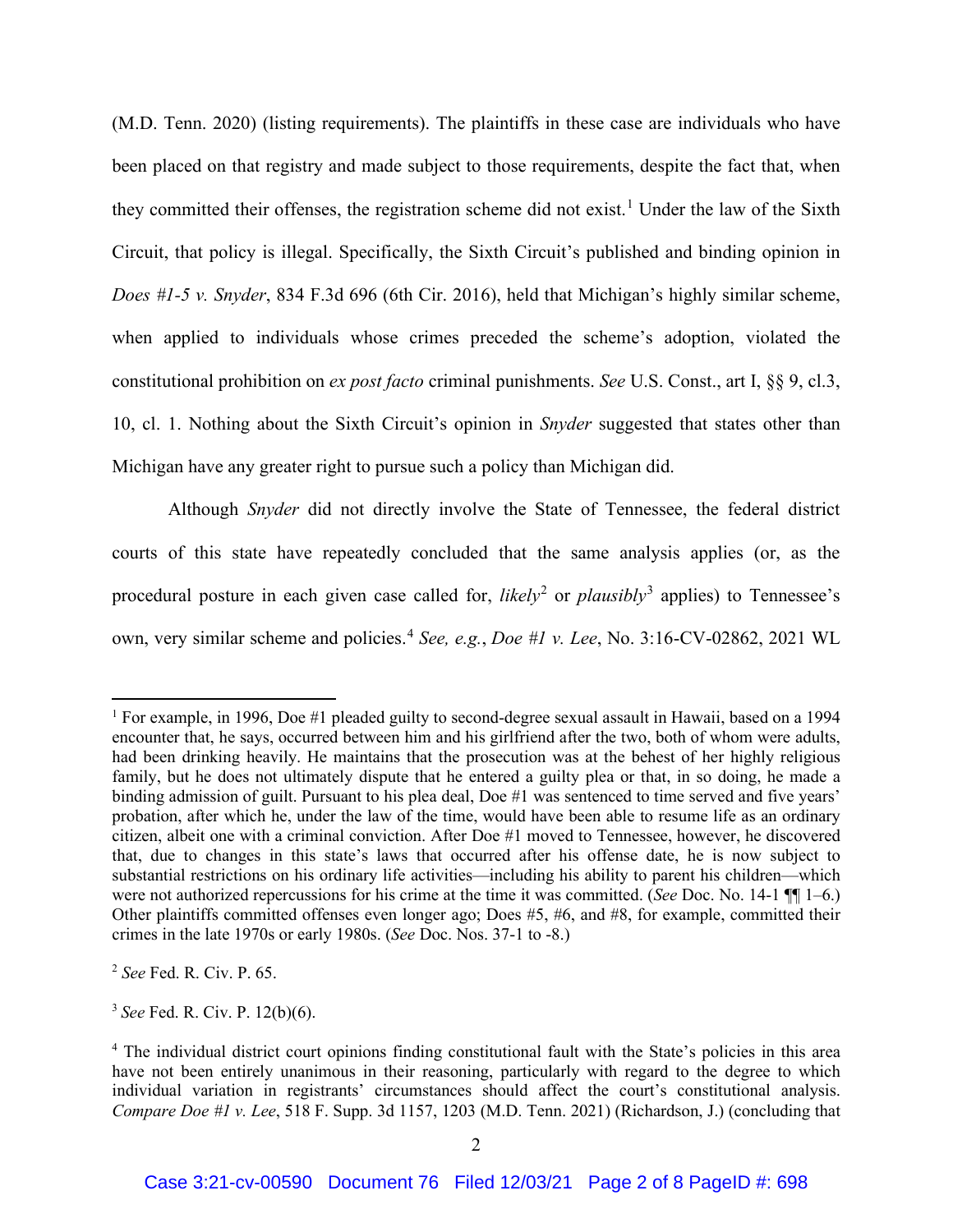428967, at \*41 (M.D. Tenn. Feb. 8, 2021) (Richardson, J.); *Jackson v. Rausch*, No. 3:19-CV-377, 2020 WL 7496528, at \*4 (E.D. Tenn. Dec. 21, 2020) (Jordan, J.) *Reid*, 476 F.Supp.3d at 708 (Trauger, J.); *Doe v. Rausch*, 461 F. Supp. 3d 747, 769 (E.D. Tenn. 2020) (Reeves, C.J.); *Doe v. Rausch*, 382 F. Supp. 3d 783, 799–800 (E.D. Tenn. 2019) (Phillips, J.). The question of whether Tennessee's *ex post facto* application of its sexual offender requirements to individuals like these is illegal under *Snyder* may not be entirely beyond debate, but the issue has been addressed so clearly and so many times that the court assumes that all of the attorneys and government officials involved understand the basic jurisprudential lay of the land.

The courts that have applied *Snyder* in individual Tennessee cases have frequently granted injunctive relief to the plaintiffs in those cases that allowed those plaintiffs to be spared from the registry's requirements. Nevertheless, Tennessee officials have continued to impose the state's repeatedly-held-to-be-unlawful policy on other, similarly situated individuals who have not (yet) sought and received such judicial relief. State officials, of course, are under no formal legal obligation to agree with the Sixth Circuit or to act consistently with that court's rulings when not specifically ordered to do so—even if there are, as many would argue, strong prudential considerations supporting such deference. This court, however, *is* bound to honor the

the plaintiffs "have not made a sufficient showing, as required, that all retroactive applications of [the registration statutes" are unconstitutional") *with Doe v. Lee*, No. 3:21-CV-00028, 2021 WL 1907813, at \*13 (M.D. Tenn. May 12, 2021) (Trauger, J.) ("[D]efendants' argument that analyses in this area must be overwhelmingly specific to the individual is simply impossible to reconcile with the governing law."). That distinction has become important in these cases, as Tennessee officials have found increasingly less substantive support for their position and have instead resorted to using the phrase "as-applied challenge" as if it is some kind of talisman to ward off constitutional obligations. As the court will explain later in this opinion, the position that individual offenders' circumstances, other than the timing and nature of their offense, determine whether a statute imposes an impermissible *ex post facto* punishment has been explicitly rejected by the U.S. Supreme Court. *See Seling v. Young*, 531 U.S. 250, 262 (2001). In any event, the court finds the distinction between "as-applied" and "facial" challenges particularly unhelpful here. Every challenge based on the retroactive application of a general criminal statute is, in some sense, an "as-applied" challenge, because it depends on the date of the challenger's underlying offense. The important question is not *if* variation between individuals matters—it always and inherently does in this area—but *what kind of* variation matters. *See John Doe No. 1 v. Reed*, 561 U.S. 186, 194 (2010) (noting that a challenge to a statute "obviously has characteristics of both" a facial and an as-applied challenge).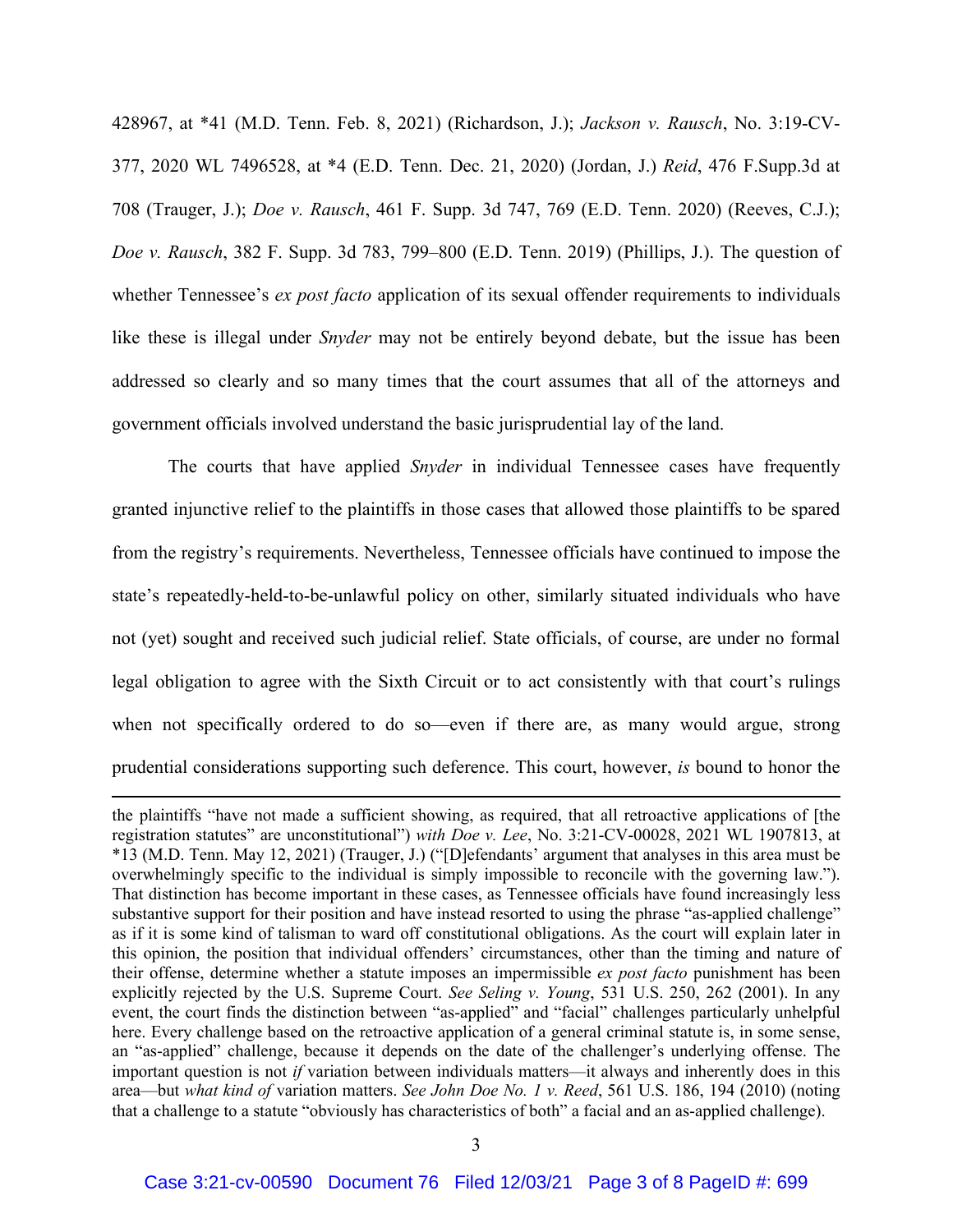precedents of the duly empowered federal appellate court with jurisdiction over this district, and the court continues to find the grounds for distinguishing Tennessee's scheme from Michigan's to be unpersuasive, at best, for reasons that this court and others have already set forth at length. Rather than reiterating every detail of the same analysis over and over, the court will merely refer to the numerous earlier opinions for the premise that the state's policy of imposing *ex post facto* criminal punishments on some sexual offenders is unconstitutional under the currently applicable caselaw. The court's task here is merely to apply that same, frequently reiterated principle to the requests currently under consideration—namely, that Does #1 through #9 ask the court to enter a preliminary injunction forbidding Tennessee officials from applying the registry statutes to them.<sup>5</sup> (Doc. No. 35.)

"Four factors determine when a court should grant a preliminary injunction: (1) whether the party moving for the injunction is facing immediate, irreparable harm, (2) the likelihood that the movant will succeed on the merits, (3) the balance of the equities, and (4) the public interest." *D.T. v. Sumner Cty. Sch.*, 942 F.3d 324, 326 (6th Cir. 2019) (citing *Benisek v. Lamone*, 138 S. Ct. 1942, 1943–44 (2018); Wright & Miller, 11A Fed. Prac. & Proc. Civ. § 2948 (3d ed. & Supp. 2019)). "Although no one factor is controlling, a finding that there is simply no likelihood of success on the merits is usually fatal." *Gonzales v. Nat'l Bd. of Med. Examiners*, 225 F.3d 620, 625 (6th Cir. 2000) (citing *Mich. State AFL–CIO v. Miller*, 103 F.3d 1240, 1249 (6th Cir. 1997)). That near-requirement, though, is no obstacle here, at least for Does #1 through #8. Those

<sup>&</sup>lt;sup>5</sup> Initially, the plaintiffs also requested a broad preliminary injunction preventing the defendants from applying the registration requirements based on *any* criminal offenses—by anyone—that occurred prior to the 2004 effective date of the current general registration framework. Such an injunction would, in effect, result in relief for numerous registrants who are not part of any of these cases. The plaintiffs, in their briefing, did little to establish why such broad preliminary relief would be legally supported in litigation that does not purport to have a class action component, and, at the initial case management conference, the plaintiffs agreed to limit their request for a preliminary injunction to the named plaintiffs. (*See* Doc. No. 41.)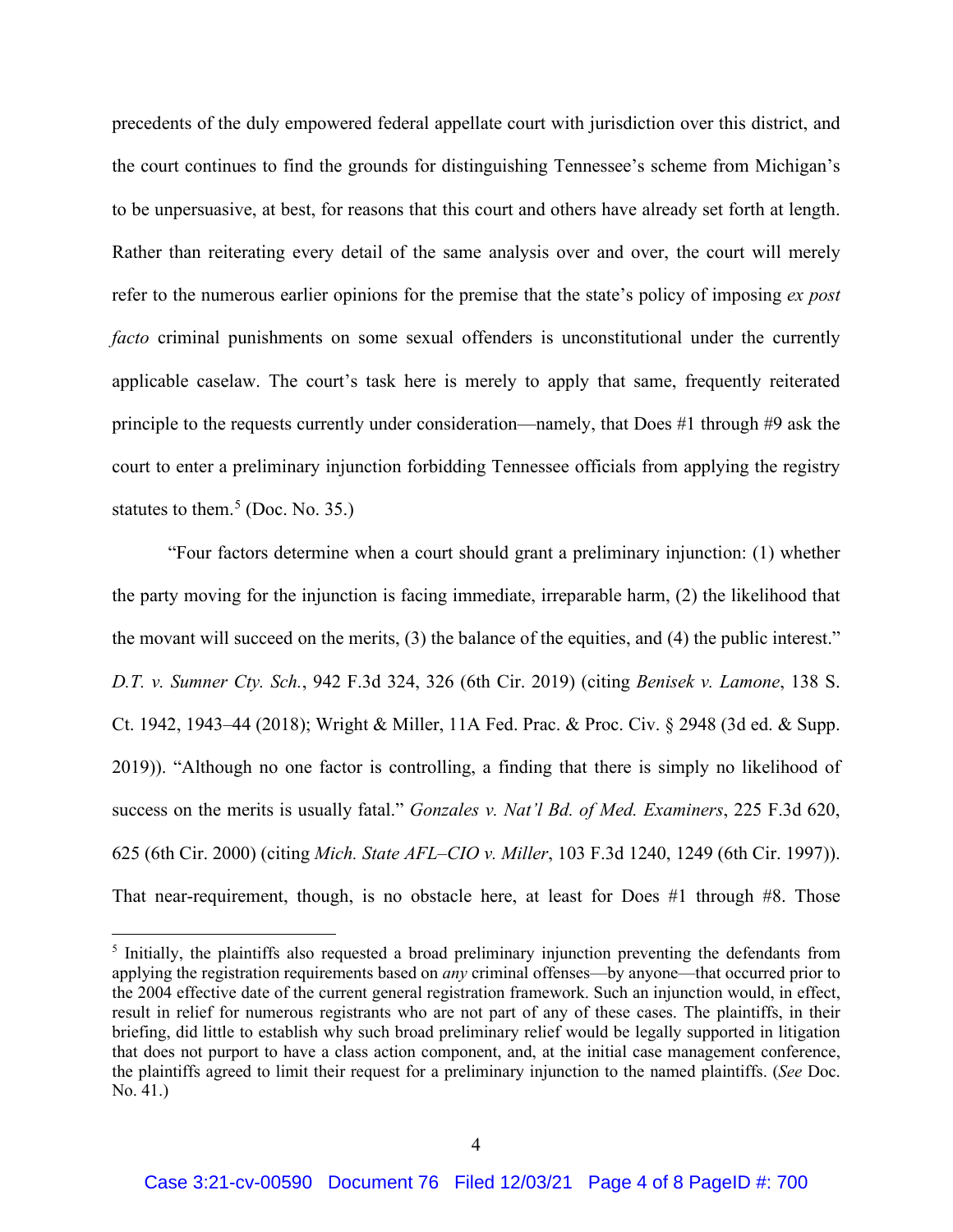plaintiffs have provided evidence establishing that their cases follow the same pattern at issue in the cases previously decided and that, therefore, their *Ex Post Facto* Clause<sup>6</sup> claims have a high likelihood of success for the same reasons. The nature of the protection offered by the Ex Post Facto Clause, moreover, makes the earlier cases on this issue particularly persuasive. As the U.S. Supreme Court has stressed, the protections of that Clause do not depend on "the effect that [a challenged law] has on a single individual," but rather the punitive nature of the "statute on its face." *Seling v. Young*, 531 U.S. 250, 262 (2001) (quoting *Hudson v. United States*, 522 U.S. 93, 100 (1997)). As a result, the application of the Ex Post Facto Clause to a given situation can typically be ascertained simply by identifying the law at issue, placing the law in context, and piecing together the chronology of the law's adoption and the underlying criminal offense without the need for a deep dive into any individual offender's circumstances. The likelihood of success of these plaintiffs' claims on the merits, therefore, strongly favors granting the requests of Does #1 through #8, although there is an issue related to Doe #9 that the court will discuss near the end of this opinion.

The district court must "weigh the strength of the four [preliminary injunction] factors against one another," with the qualification that irreparable harm is an "indispensable" requirement, without which there is "no need to grant relief *now* as opposed to at the end of the lawsuit." *D.T.*, 942 F.3d at 327 (citing *Friendship Materials, Inc. v. Mich. Brick, Inc.*, 679 F.2d 100, 105 (6th Cir. 1982)). The Sixth Circuit, however, has suggested that, "if it is found that a constitutional right is being threatened or impaired, a finding of irreparable injury is mandated." *Bonnell v. Lorenzo*, 241 F.3d 800, 809 (6th Cir. 2001). At the very least, "irreparable injury is presumed." *Am. Civil Liberties Union Fund of Mich. v. Livingston Cty*., 796 F.3d 636, 649 (6th

<sup>6</sup> There are two Ex Post Facto Clauses, one of which applies to the federal government and one of which applies to the states. U.S. Const., art I, §§ 9, cl.3, 10, cl. 1. For ease of reading, however, the court will refer to the provision applicable in this case as "the" Ex Post Facto Clause.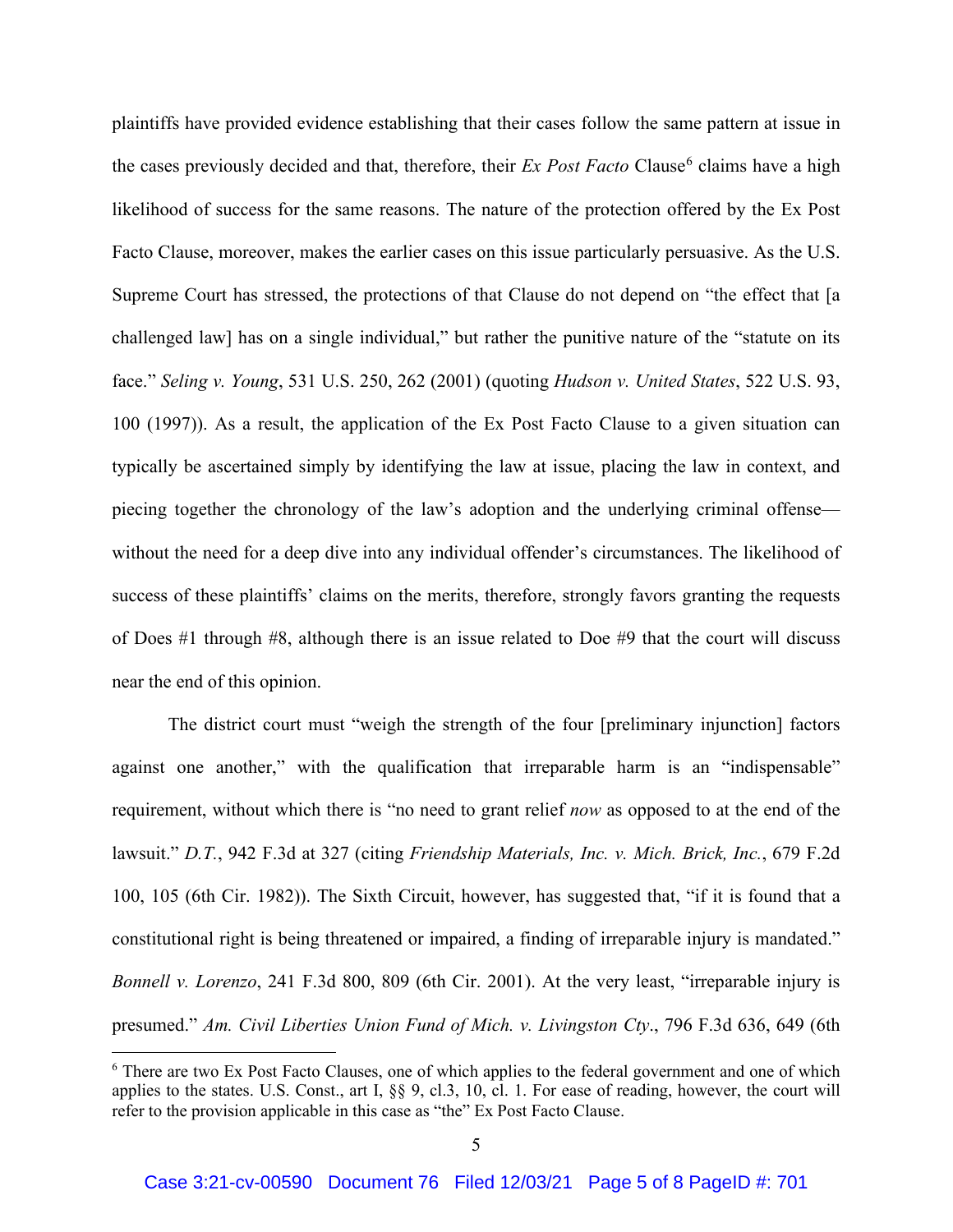Cir. 2015) (quoting *Obama for Am. v. Husted*, 697 F.3d 423, 436 (6th Cir. 2012)). Does #1 through #8, moreover, have provided additional evidence confirming that their registry statuses impair their lives in ways that are unlikely to be rectified by a money judgment at the end of litigation. This factor therefore favors granting a preliminary injunction.

The third and fourth factors of the preliminary injunction analysis—harm to others and the public interest—"merge when the Government is the opposing party." *Nken v. Holder*, 556 U.S. 418, 435 (2009). The defendants argue that these factors favor denying preliminary injunctions, in light of the state's interest in protecting the safety of the public and preventing future sexual offenses. There is no meaningful evidence before the court, however, that any named plaintiff in these cases currently poses a particular threat to anyone, or that any such threat would be mitigated by requiring him to continue as a registered violent sexual offender.<sup>7</sup>

The plaintiffs' argument regarding the public interest is far less speculative. It is wellestablished that "the public interest is served by preventing the violation of constitutional rights." *Chabad of S. Ohio & Congregation Lubavitch v. City of Cincinnati*, 363 F.3d 427, 436 (6th Cir. 2004). Under the Constitution, a backward-looking sexual offender registry—although perhaps permissible on its own, *see Smith v. Doe*, 538 U.S. 84, 105–06 (2003)—is not a license to heap an endless parade of new and severe punishments on individuals whose long-ago offenses

<sup>&</sup>lt;sup>7</sup> The defendants have identified "clinical risk assessments" performed by the Tennessee Department of Correction on two of the nine plaintiffs, John Does #6 and  $\hat{H}8$ . Doe #6's probability of reoffending was found to be "low," and Doe #8's was found to be "moderate." The defendants state that an assessment was performed on another plaintiff, John Doe #3, but that assessment "was destroyed in a fire." Otherwise, the defendants simply rely on the unremarkable premise that some offenders on the registry do, in fact, reoffend. (*See* Doc. No. 55 at 23.) The defendants have produced no evidence, however, that any of these John Does has committed a sexual offense in the decades since the registry's adoption. Moreover, the defendants' own statistics and assessments indicate that one cannot assume that just being on the registry establishes that an individual is likely to be dangerous. Of the thousands of clinical risk assessments of sexual offenders that the defendants were able to access, *over half* resulted in a finding that the individual at issue had a "low" likelihood of reoffending. (Doc. No. 55-2 ¶¶ 23, 25.) Such evidence does not do much to establish that the court can assume, based on these plaintiffs' registry statuses, that they are dangerous, despite their decades with no documented recidivism involving sexual offenses.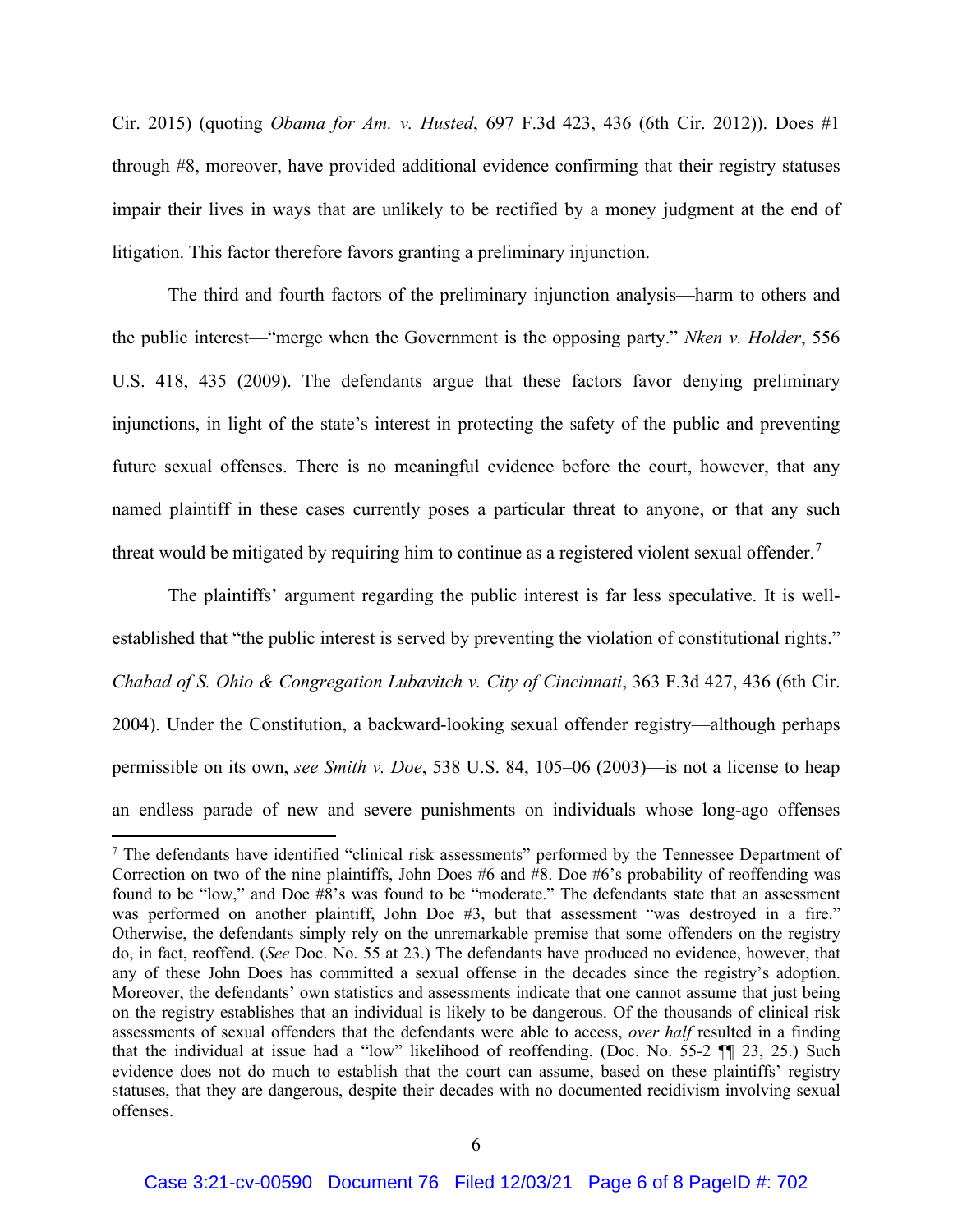carried no such consequences when committed. The framers of the Constitution chose to make that practice illegal, and the people of this country have not repealed that prohibition by constitutional amendment, despite having had nearly a quarter of a millennium in which to do so. Nevertheless, Tennessee officials continue to flout the Constitution's guarantees. Failing to enjoin Tennessee's abuse of its registry to sidestep the Constitution would therefore be a grievous injury to the public's interest in constitutional governance bound by law. Accordingly, the third and fourth factors, like the first and second, favor granting preliminary relief.

The defendants, however, have identified an additional issue with regard to the claims of Doe #9. Doe #9 used to live in Tennessee and states that he wishes to move back, but he is not currently a resident of the state. (*See* Doc. No. 45-1 ¶ 10.) He is still on Tennessee's registry, but, as a practical matter, it appears that Tennessee officials do not themselves impose particular restrictions on his day-to-day life. The defendants filed a motion arguing that Doe #9 therefore lacks standing to challenge the imposition of the registry scheme to him, and Doe #9 has filed a Response (Doc. No. 75), but, pursuant to the Second Amended Scheduling Order, the defendants still have the option to file a reply (which the court hopes they will). (Doc. No. 51 at 4.) The issues related to Doe #9's residency affect multiple aspects of the preliminary injunction analysis: they pose an additional obstacle to establishing likelihood of success on the merits; they reduce the amount of hardship he currently faces; and they even reduce, to some degree, the extent to which the public interest favors an injunction, given that the question of which unconstitutional acts that an injunction would actually prevent is more speculative. In light of these plaintiff-specific, outstanding issues, the court will not grant Doe #9 the relief he seeks at the moment. The court's denial of his request, however, will be without prejudice to the court's reconsideration of the matter alongside the pending Motion to Dismiss.